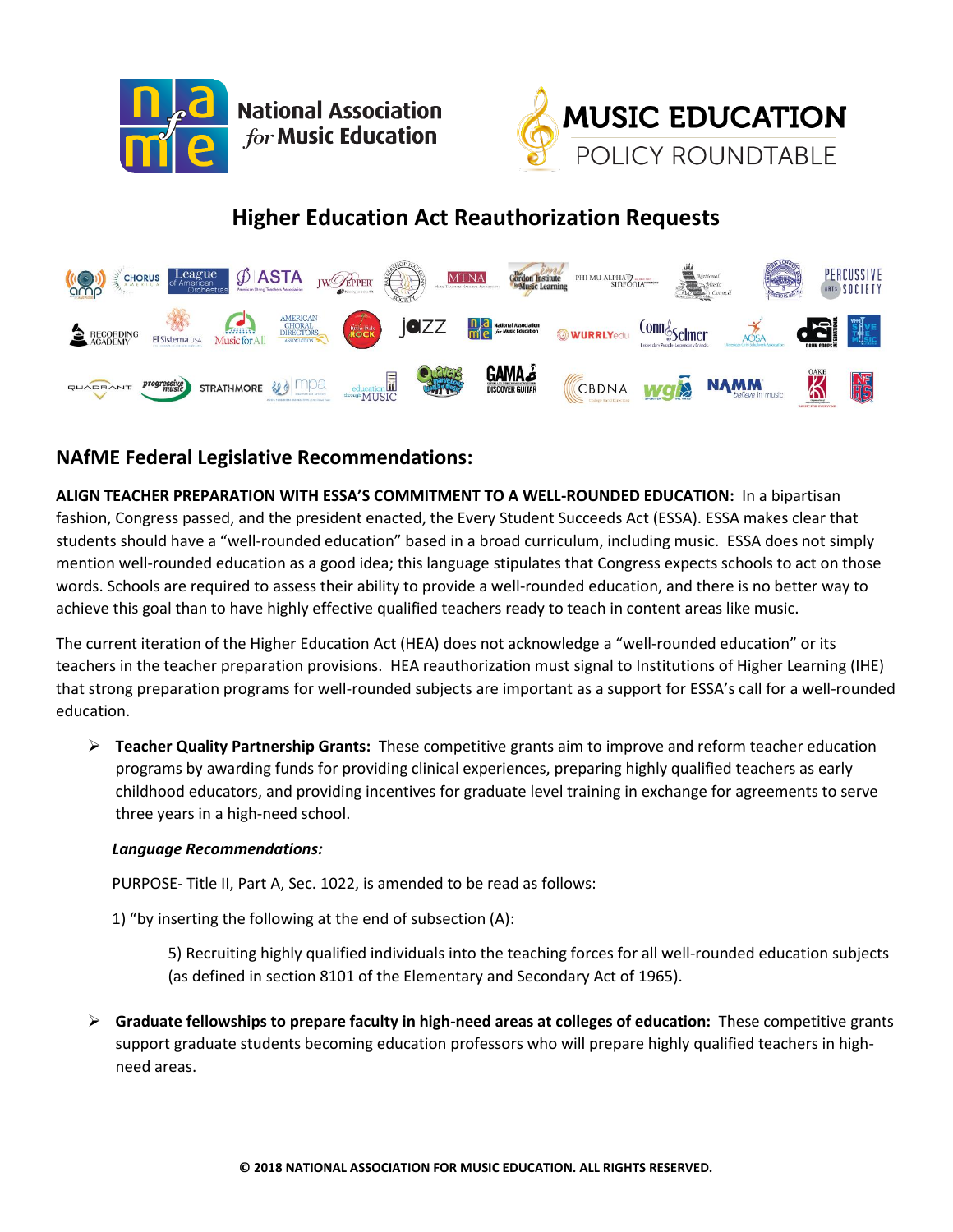## *Language Recommendations:*

TYPES OF STUDY- Title II, Part B, Sec. 1036 (d)(2) is amended to be read as follows:

- 1) "by inserting the following at the end of subsection (d)(2):
	- ((A) science, technology, engineering, mathematics, and all other well-rounded education subjects.

**PROMOTE DIVERSITY AND CULTURAL RESPONSIVENESS IN MUSIC EDUCATION:** Given the majority-minority make-up of the student population in today's public schools, HEA reauthorization should prioritize culturally responsive pedagogy both generally and specifically as part of the well-rounded education policy of ESSA.

A diverse student population is best served by a diverse and culturally responsive teacher workforce. In the school music student population, however, certain segments of what would make for a diverse population are underrepresented. A 2011 study showed that nearly two-thirds of students in music performing ensembles were Caucasian and middle class; only 15 percent were African-American and 10 percent Latino.<sup>1</sup> Students for whom English was not their native language accounted for only 10 percent of ensemble members. Related research found that only seven percent of music teacher licensure candidates were African-American, two percent Latino or Asian, and less than one percent were Native American/Alaska Native, Pacific Islander, or Multiracial.<sup>2</sup> Often, the process of becoming a music teacher is rooted in the Western classical tradition that, on its own, is not conducive to cultural responsiveness. Efforts to correct this inherent flaw in music teacher preparation are ongoing, but policy-level accountability would incentivize increased and comprehensive efforts. The future of music education must include culturally responsive pedagogy that enables effective teaching and learning in inclusive classrooms.

➢ **Strengthening Institution Programs:** These programs provide funding to Institutions of Higher Education (IHE) where at least 50 percent of degree-seeking students are receiving needs-based assistance.

# *Language Recommendations:*

PROGRAM PURPOSE- Title III, Part A. Sec. 1057, (c) is amended to be read as follows:

1) "by inserting at the end of subsection (c):

(14) Establishing or enhancing a program of teacher education, for all well-rounded education subjects (as defined in section 8101 of the Elementary and Secondary Education Act of 1965), designed to qualify students to teach in a public elementary or secondary in the State that shall include, as part of such program, preparation for teacher certification.

➢ **Strengthening Historically Black Colleges and Universities and Other Minority-Serving Institutions:** This section provides mandatory appropriations for programs that support minority-serving institutions. Among the authorized use of funds is curriculum development for teaching programs.

## *Language Recommendations:*

l

GRANTS TO INSTITUTIONS- Title III, Part B, Sec. 1062 (a)(10) is amended to be read as follows:

1) "by striking all of (10), and inserting in its place:

<sup>1</sup> Kenneth Elpus, and Carlos R. Abril, "High School Music Ensemble Students in the United States: A Demographic Profile," *Journal of Research in Music Education, 59*, no. 2 (2011), 128-145.

<sup>&</sup>lt;sup>2</sup> Kenneth Elpus, "Music Teacher Licensure Candidates in the United States, A Demographic Profile and Analysis of Licensure Examination Scores," *Journal of Research in Music Education 63*, no. 3 (2015), 314-335.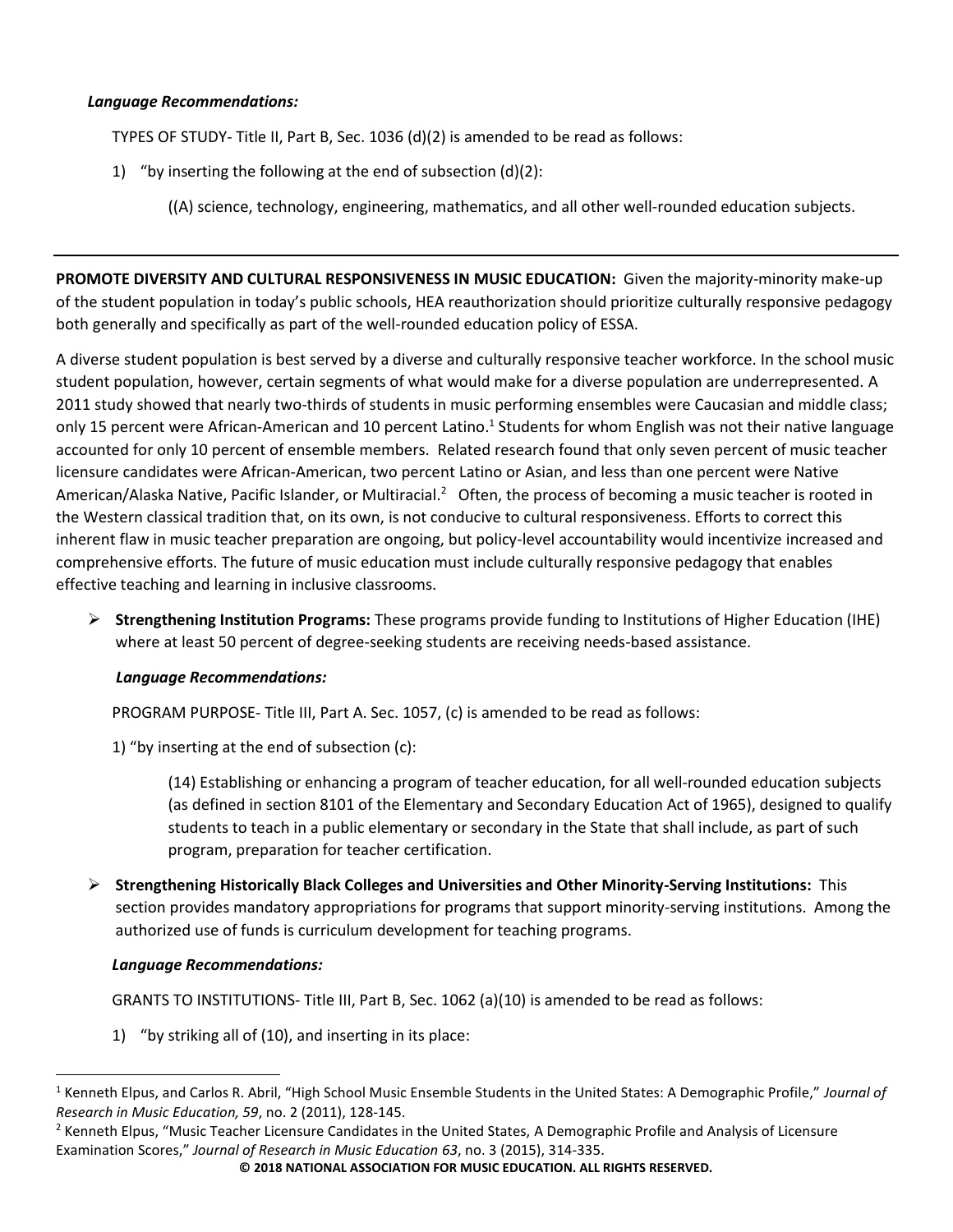(10) Establishing or enhancing a program of [teacher](https://www.law.cornell.edu/definitions/uscode.php?width=840&height=800&iframe=true&def_id=20-USC-1439577118-1492046377&term_occur=137&term_src=title:20:chapter:28:subchapter:III:part:B:section:1062) education, for all well rounded education subjects (as defined in section 8101 of the Elementary and Secondary Education Act of 1965), designed to qualify students to teach in a public elementary or [secondary school](https://www.law.cornell.edu/definitions/uscode.php?width=840&height=800&iframe=true&def_id=20-USC-431720352-300208765&term_occur=12&term_src=title:20:chapter:28:subchapter:III:part:B:section:1062) in the State that shall include, as part of such program, preparation for teacher certification.

➢ **Hispanic-Serving Institutions (HSIs):** This program provides competitive grants to HSIs, defined as an institution with an enrollment of undergraduate students of at least 25 percent Latino students. Among the authorized use of funds is curriculum development for teaching programs.

# *Language Recommendations:*

AUTHORIZED ACTIVITIES- Title V, Part A, Sec. 1101b(b)(12) is amended to read as follows:

1) by striking all of (12), and inserting in its place:

(12) Establishing or enhancing a program of [teacher](https://www.law.cornell.edu/definitions/uscode.php?width=840&height=800&iframe=true&def_id=20-USC-1439577118-1492046377&term_occur=169&term_src=title:20:chapter:28:subchapter:V:part:A:section:1101b) education for teachers of all well-rounded education subjects (as defined in section 8101 of the Elementary and Secondary Education Act of 1965) designed to qualify students of to teach in public [elementary schools](https://www.law.cornell.edu/definitions/uscode.php?width=840&height=800&iframe=true&def_id=20-USC-1852188632-1672252133&term_occur=34&term_src=title:20:chapter:28:subchapter:V:part:A:section:1101b) and secondary schools.

**LOAN FORGIVENESS FOR WELL-ROUNDED EDUCATORS:** Loan forgiveness provisions currently exist in the HEA for reasons that include working in high-need areas and professions, and public service. Currently, there are three provisions of the law where teachers are eligible for loan forgiveness. In order to maintain an emphasis on the importance of training highly effective and quality educators to teach our students, not only must these loan forgiveness provisions be maintained, they should now support all educators of well-rounded education subjects.

# ➢ **Language Recommendations for Federal Family Education Loan Programs and Perkins Loan Programs:**

LOAN FORGIVENESS FOR TEACHERS- Title IV, Part B, Sec. 1078-10, is amended to read as follows:

1) "by striking all of (3), and inserting in its place:

(3) Additional amounts for teachers in mathematics, science, all additional well-rounded education subjects (as defined in section 8101 of the Elementary and Secondary Education Act of 1965) or special education Notwithstanding the amount specified in paragraph (1), the aggregate amount that the [Secretary](https://www.law.cornell.edu/definitions/uscode.php?width=840&height=800&iframe=true&def_id=20-USC-1264422296-300208764&term_occur=823&term_src=title:20:chapter:28:subchapter:IV:part:B:section:1078%E2%80%9310) shall repay under this section shall not be more than \$17,500 in the case of-

LOAN FORGIVENESS FOR SERVICE IN AREAS OF NATIONAL NEED and FEDERAL PERKINS LOANS CANCELLATION - Title IV, Part E, Sec. 1087ee is amended to read as follows:

1) "by striking all of (g) in Sec. 1087ee and inserting in its place:

(G) as a full-time [teacher](https://www.law.cornell.edu/definitions/uscode.php?width=840&height=800&iframe=true&def_id=20-USC-1439577118-1492046377&term_occur=165&term_src=title:20:chapter:28:subchapter:IV:part:E:section:1087ee) of mathematics, science, foreign languages, bilingual education, any additional well-rounded education subject (as defined in section 8101 of the Elementary and Secondary Education Act of 1965), or any other field of expertise where the [State educational agency](https://www.law.cornell.edu/definitions/uscode.php?width=840&height=800&iframe=true&def_id=20-USC-1600406783-300208740&term_occur=20&term_src=title:20:chapter:28:subchapter:IV:part:E:section:1087ee) determines there is a shortage of qualified teachers;

**REAUTHORIZATION OF THE JACOB K. JAVITS FELLOWSHIP PROGRAM:** Created in 2002, the Jacob K. Javits Fellowship Program was established with the main purpose of providing fellowships to students who demonstrated superior academic ability and gave numerous opportunities for students to partake in doctoral and master studies in selected fields of fine arts, humanities, and social studies. Students who were admitted to the program had their tuition payed